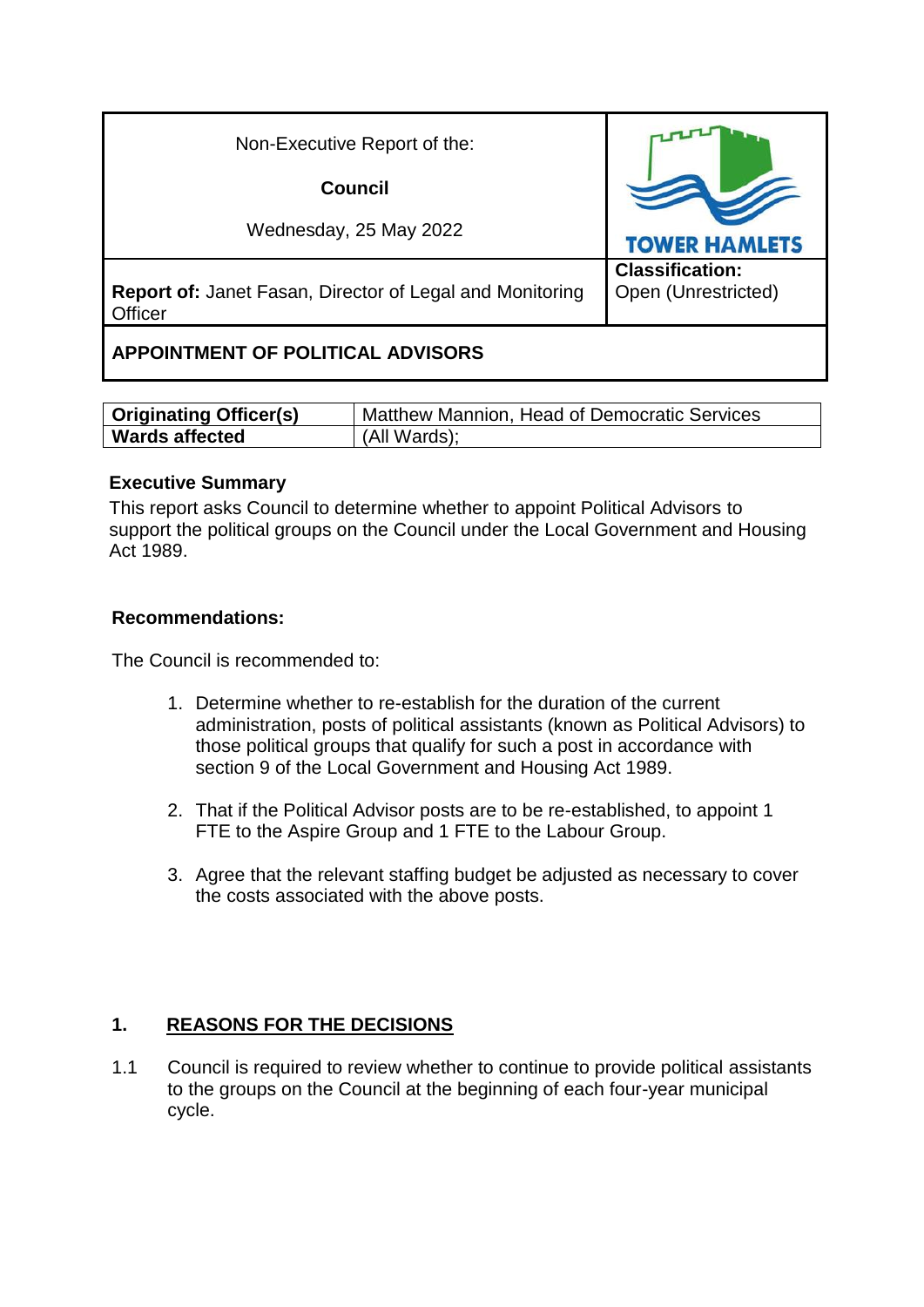# **2. ALTERNATIVE OPTIONS**

2.1 Council may choose not to allocate political assistants to any group.

### **3. DETAILS OF THE REPORT**

- 3.1 The Local Government and Housing Act 1989 ('The 1989 Act') governs the appointment of political assistants (known in Tower Hamlets as 'Political Advisors') to provide assistance to political groups represented on the Council.
- 3.2 An authority may choose to establish such posts in accordance with the framework set out in the Act. This provides that, where the members of the authority are divided into different political groups, a political group shall qualify for a political assistant if:
	- a) the membership of that group comprises at least one-tenth of the membership of the authority; and
	- b) where only one group has a membership of one-tenth of the membership of the authority, then one other group which is the one with the next largest membership shall have a political assistant.
- 3.3 Political assistants must be appointed on a fixed term contract extending no further than just beyond the next council elections; each group may only have one assistant and there must be no more than three such posts in total.
- 3.4 Regulation 18 of the Local Government (Committees and Political Groups) Regulations 1990 (as amended) provides that 'where [an authority] … makes an appointment to a post for the purposes of section 9 of the 1989 Act the authority shall from time to time review allocations made for the purposes of that section'.
- 3.5 The legislation prohibits the making of an appointment to any post allocated to a political group until the authority has allocated a post to each political group on the Council which qualifies for one. The appointment of political assistants must be in accordance with the wishes of the political group to whom the post has been appointed. The appointments process, however, must be conducted in accordance with the Council's procedures and statutory requirements.
- 3.6 Tower Hamlets Council has previously appointed Political Advisors in accordance with the 1989 Act during successive administrations. During the 2018-22 administration, posts were allocated to the Labour Group (full-time post) and the Conservative Group (part-time post (0.2 FTE)). Please note that the Executive Mayor also appointed a Mayor's Assistant in accordance with the Local Authorities (Elected Mayor and Mayor's Assistant (England) Regulations 2002.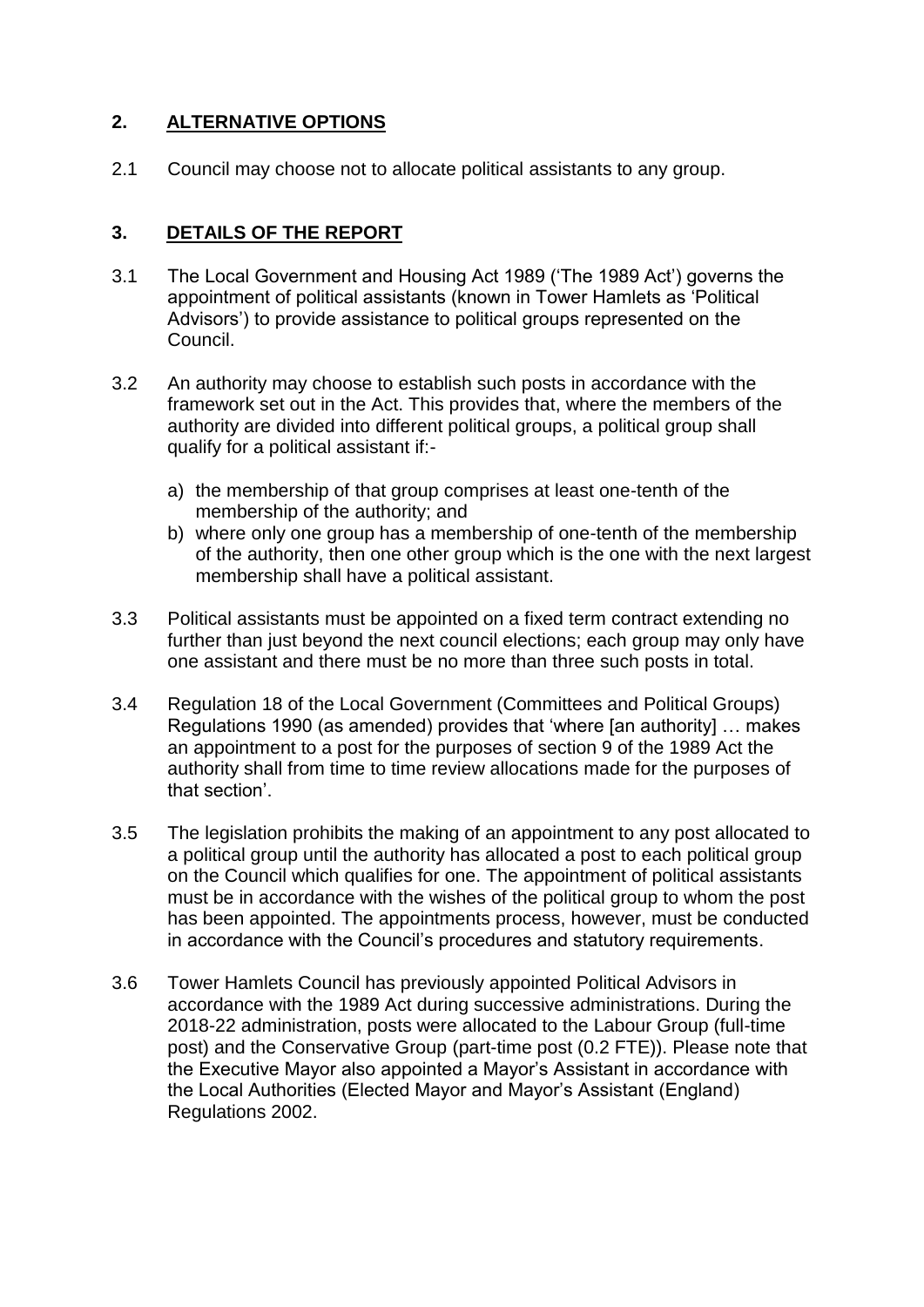- 3.7 The political composition of the authority following the Council elections on 5 May 2022 is:
	- Aspire Group Mayor and 24 Councillors
	- Labour Group 19 Councillors
	- Ungrouped 2 (the Conservative and Green Councillors)
- 3.8 The Council is asked to consider whether posts of political assistants should be established for the 2022-26 administration. If the Council decides to establish the positions, posts will be allocated to the Aspire and Labour Groups.
- 3.9 The Council is further asked to determine whether the Political Advisor posts should be allocated on a full-time or part-time basis. Previously the Council has allocated a full-time post to larger groups and part-time posts to smaller groups. There is no legal requirement for the allocation of these resources to mirror the relative size of the groups and the allocation is not subject to a strict proportionality calculation but is at the Council's discretion.

# **4. EQUALITIES IMPLICATIONS**

4.1 None specific to this report.

# **5. OTHER STATUTORY IMPLICATIONS**

- 5.1 This section of the report is used to highlight further specific statutory implications that are either not covered in the main body of the report or are required to be highlighted to ensure decision makers give them proper consideration. Examples of other implications may be:
	- Best Value Implications.
	- Consultations.
	- Environmental (including air quality),
	- Risk Management,
	- Crime Reduction,
	- Safeguarding.
	- Data Protection / Privacy Impact Assessment.
- 5.2 None specific to this report.

## **6. COMMENTS OF THE CHIEF FINANCE OFFICER**

6.1 Depending on the number of FTE Political Assistant posts agreed by Council, the Medium-Term Financial Strategy would need to be updated for 2023-26 to include any required growth for the Democratic Services team budget. For example, if the maximum of 3 FTE posts were agreed by Council, this would represent growth required of circa £100k over and above existing budgets.